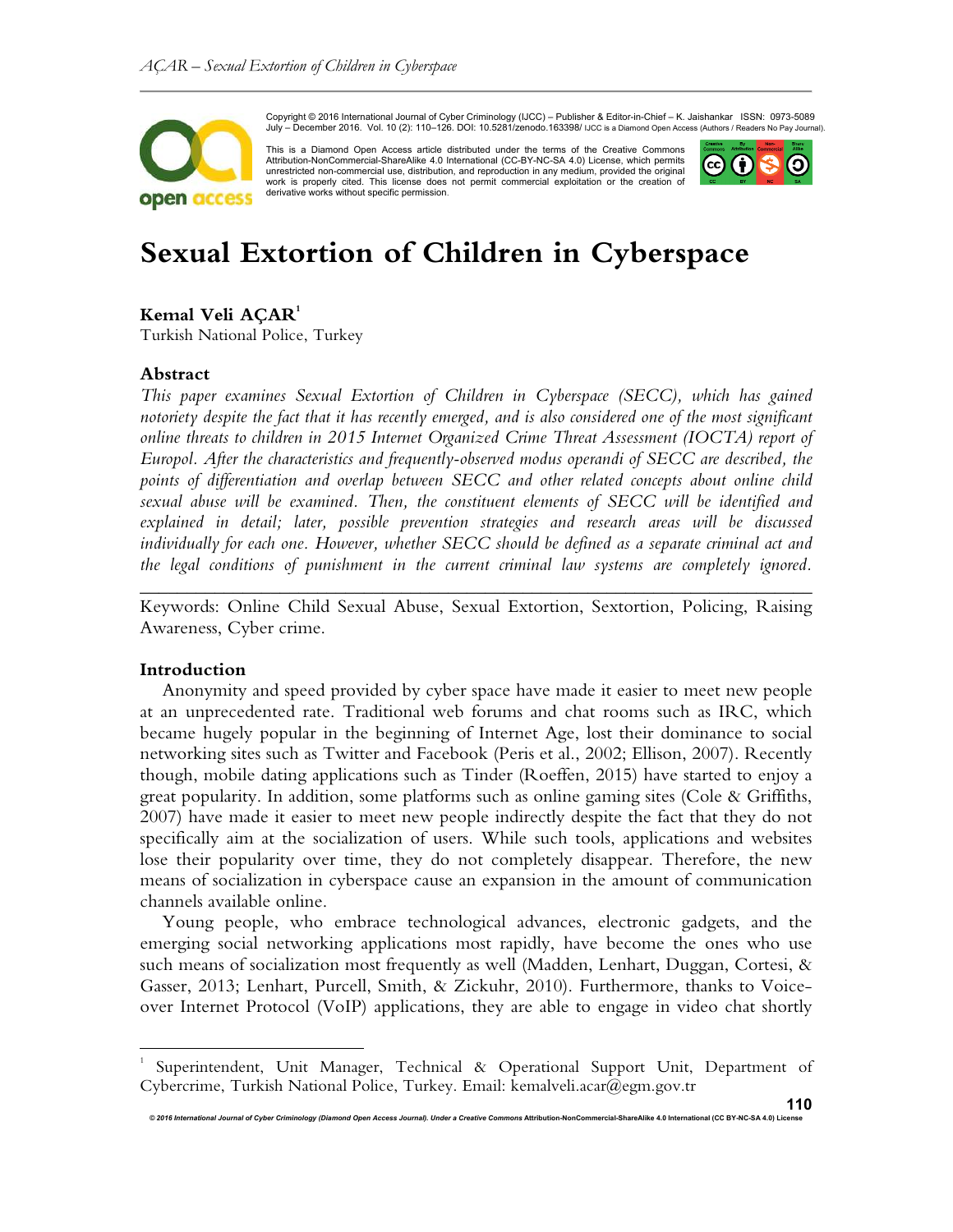

after they meet on the communication channels mentioned above, even carrying the online friendships to real life in case of geographical proximity. However, this vast domain of social networking creates a wide attack surface for cyber threats targeting children (Livingstone & Smith, 2014). As a result, the Internet has become a place where potential victims can be "hunted" with the help of the diverse channels of online communication.

Unfortunately, it is only when a shocking news makes it to the headlines does the public learn about new online threats to children. In this context, the suicide of Amanda Todd, a 15-year-old Canadian girl, was the first sensational incident that brought up the Sexual Extortion of Children in Cyberspace. Having recorded a webcam chat where Amanda showed her breasts, a Dutch adult threatened her to broadcast the video online unless she performs 3 more "shows". When the abuser carried out his threat, the victim changed her residence and school, upon which the abuser set up fake social media profiles of the victim in a special effort to make sure that her new friends learn about the incident (Victims of Violence, n.d.).

This article examines Sexual Extortion of Children in Cyberspace (SECC), which has gained notoriety despite the fact that it has recently emerged, and is also considered one of the most significant online threats to children in 2015 (Europol, 2015). Visibility of this offence is very low to law enforcement agencies because a relatively small number of victims and abusers are reported or caught. Therefore, it is difficult to reach a significant and reliable amount of samples to conduct a scientific research. However, gaining a deep insight into SECC and developing efficient prevention strategies on the basis of such insights without waiting for establishment of a measurable and comparable group of victims or abusers would undisputedly provide practical benefits. For this reason, it has become necessary to make some assumptions on the behaviors of victims and abusers. Created by basing on the real life cases, various reports and academic studies on the issue, such assumptions will be hopefully tested by further research.

In this respect, after the characteristics and frequently-observed modus operandi of SECC are described, the points of differentiation and overlap between SECC and other related concepts about online child sexual abuse will be examined. Then, the constituent elements of SECC will be identified and explained in detail, and possible prevention strategies and research areas will be discussed individually for each one. However, whether SECC should be defined as a separate criminal act and the legal conditions of punishment in the current criminal law systems of countries is not within the scope of this article.

## **Defining Sexual Extortion of Children in Cyberspace**

A specific type of sexual abuse associated with workplaces, conventional sexual extortion, despite being the eponym of SECC, is a concept that differs greatly from SECC in some essential respects to be mentioned later in this article. Sexual extortion is characterized by senior managers sexually exploiting their inferiors or candidate employees by threats based on career processes such as denial to employment, dismissal from the job, or denial of the opportunity of promotion (Baker, 1994). However, the term gained a new and unexpected sense by the beginning of the Internet age. Despite the fact that every SECC incident varies in many respects from each other, such acts are committed as follows in simple terms: Once the abuser obtains the sexual materials of the child, the abuser threatens the child with misusing them unless the child complies with his/her demands.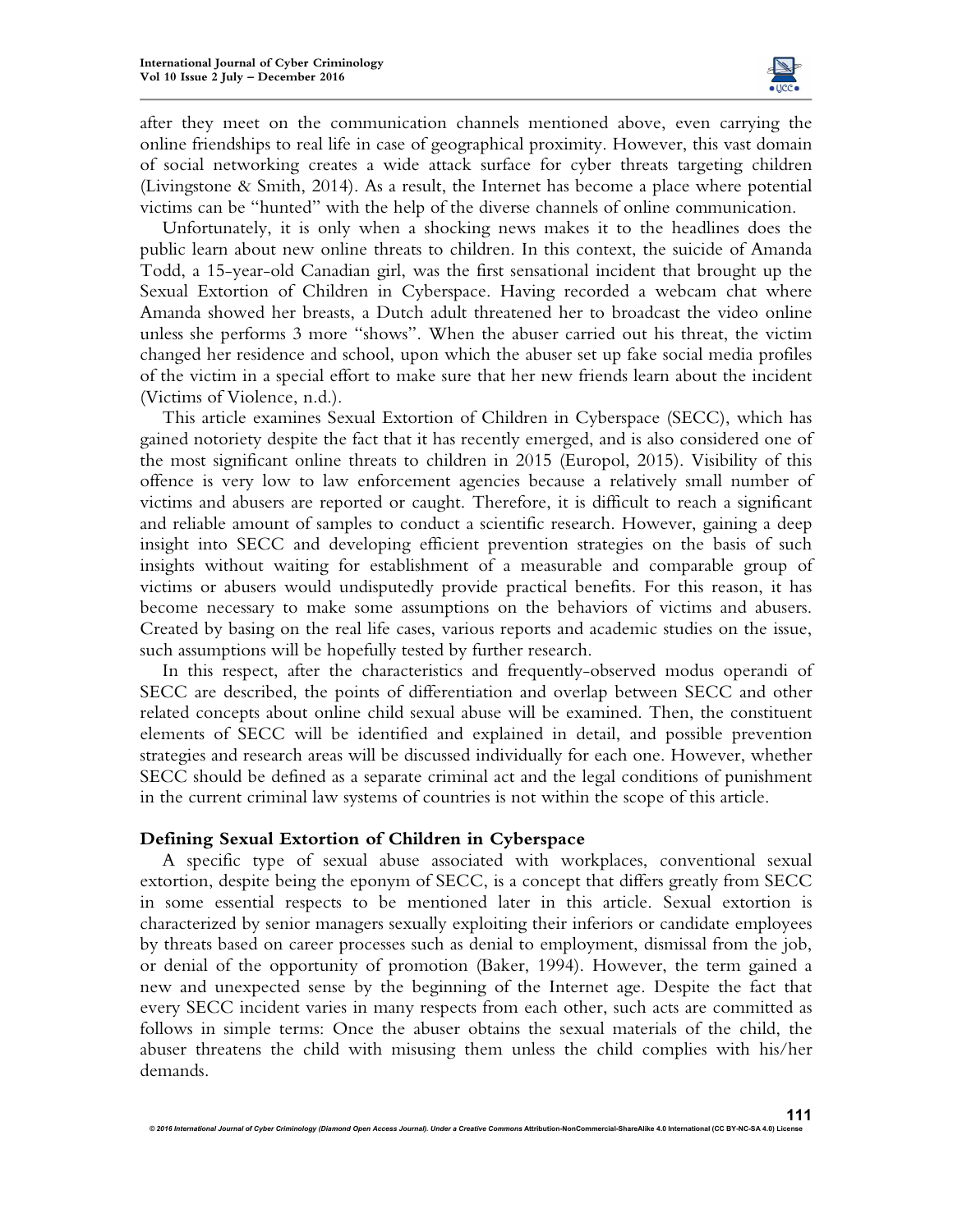According to the typology of child pornography offending made by Krone, SECC is classified under the category of online grooming (Krone, 2004). On the other hand, Kopecky defines SECC as one of the manipulative techniques used in various processes such as cyber bullying, cyber harassment, and cyber grooming (Kopecký, 2014; personal communication, January 1, 2016). Recently, Interagency Working Group, which was formed by members from several international institutions and non-governmental organizations, published Terminology Guidelines for the Protection of Children from Sexual Exploitation and Sexual Abuse. Under the section of solicitation of children for sexual purposes, SECC is defined as "the blackmailing of a person with the help of selfgenerated images of that person in order to extort sexual favors, money, or other benefits from her/him under the threat of sharing the material beyond the consent of the depicted person" (Interagency Working Group, 2016)

These definitions and categorizations of SECC mostly considered it a part or method of other types of online offences against children such as grooming and sexting. Nomenclature and definition of online threats to children is still a hot topic that exceeds the purpose and scope of this study. For this reason, the author will make a quick comparison with SECC through the widely accepted definitions of the relevant concepts without engaging in further conceptual discussions. Later, the author will propose a definitional method which includes every instance of SECC.

Child abuse materials have gained an unprecedented prevalence, reaching incredible numbers due to rapid spread of the Internet and the advance of technological devices (Taylor & Quayle, 2003). In fact, visual materials obtained by abusers through SECC are also child pornography, and such materials might sometimes be put into circulation online. Moreover, according to some views, when such materials are considered new or rare, they facilitate admission of new members or raise the reputation of the existing ones in online groups formed by abusers (Virtual Global Taskforce, 2015). In this respect, SECC can be considered a new method of producing child abuse materials without a doubt. On the other hand, Online Grooming is characterized by establishment of friendship between the abuser and the child for the purpose of physical abuse. Manipulative techniques such as posing as the child's fellow friend, flattery or spoiling the child with gifts are used to lay the groundwork for physical contact with the child (O'Connell, 2003). If the abuser brings the online abuse to the physical world or attempts to do so by means of threatening the victim, the SECC turns into online grooming.

Sexting is an umbrella term that is defined by sending sexual content such as text messages and images by phones or other means of communication. The concept of selfproduced child pornography, which can be considered a sub-branch of sexting, stands for obscene images taken and sent to others voluntarily by minors. Such materials are generally used for cyber bullying and revenge porn for the purpose of disgracing the victim in the eyes of his/her friends and family (Leary, 2009; Siegle, 2010). Vast majority of child abuse materials in SECC are made by the victim, and obtained by the abuser through various means. In this respect, it is fair to argue that sexting, which is already getting more prevalence in child abuse materials (Wolak, Finkelhor, & Mitchell, 2012), is also a substantial providing element of SECC. Another threat mentioned in IOCTA 2015 report of Europol, live streaming child abuse, also bears some similarities to SECC with regard to the intensive use of VoIP technologies. In this heinous offence, the live images of sexually abusing the child can be viewed on VoIP in return for a fee (The European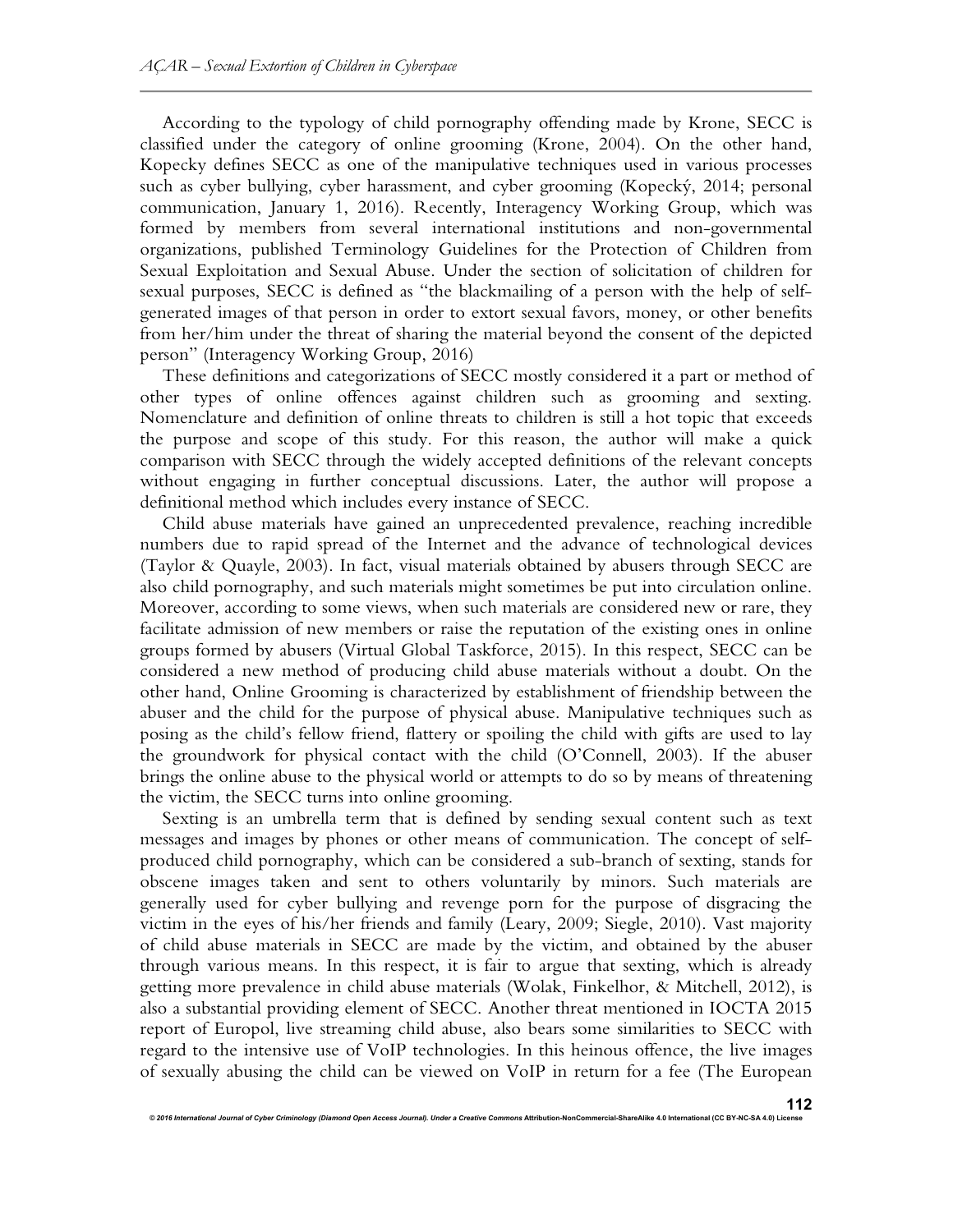

Financial Coalition against Commercial Sexual Exploitation of Children Online, 2014). Considering that a "live sexual show" is generally demanded in SECC, it would be reasonable to assume that sextortionists are potential customers of live streaming child abuse. Lastly, it is possible to consider within the definition of cyber stalking the abuser's attempts to subjugate the child by repeated threats, and broadcasting the images of the child online or sending them to the child's family or friends if the child refuses to comply (Goodno, 2007).

SECC has very close ties with other types of online offences against children. In order to differentiate it from them, the focus should be put on the elements which only and all SECC acts have. This approach will be more beneficial for understanding the threat better and developing more effective prevention strategies than forming a one-size-fits-all definition. In this respect, 3 recurrent characteristics always emerge despite several little differences between the individual cases. Not bringing the interaction and abuse between the abuser and the victim to the physical world (Cyberspace); Possession of obscene images of the child by the abuser regardless of the means of production and acquisition (Possession); Forcing the child to perform certain acts based on the possession of such images (Extortion). Coexistence of all these three elements constitutes the offence of SECC. Absence of any of these elements either prevents the criminality completely or constitutes an offence other than SECC.

## **Prior Case Studies**

The only research that directly deals with SECC was made by Kopecky who studied 15 incidents reported in Czech Republic from 2012 to 2015. Kopecky states that SECC takes place in 5 stages, namely Get in Touch with the Child, Manipulation through Compliments, Verification of the Victim's Real Identity, Intimacy Intensifying, and Multistage Blackmail (Kopecký, 2014). Although this study succeeded in explaining the SECC incidents which involve the use of manipulative techniques of online grooming, it fails to cover other methods such as hacking the victim's computer or accidental/irresponsible sharing in online environments.

Due to severe underreporting, it is very difficult to figure out the true scope of SECC. However, findings of the National Centre for Missing and Exploited Children (NCMEC), which is a US-based non-governmental organization, might be a good start to form an opinion about the victims, abusers, and the methods and threats used in the offending process. Forty-one percent of the 801 reports delivered to them from October 2013 to June 2015 indicate the use of multiple online platforms in the commission of offence. The communication between the abuser and victim usually begins on social networking sites. And later, it continues on instant messaging and video chat platforms for obtaining the sexual images of child. Furthermore, it is observed that 78% of incidents feature victimization of girls and 12% feature victimization of boys. While the majority of reports (76%) involve demand for generally more obscene images from victims, 6% involve demand for money, and 6% involve demand for sexual intercourse (NCMEC, 2015).

Kopecky et al. analyzed the contents of communications between the abusers and children on online platforms to figure out the subjects of threats that the victims are exposed to (Kopecký, Hejsek, & Kusá, 2015). According to the study, threatening to broadcast the images online was the most frequent threat while sending the images to the friends and family was in the second place. In this respect, the results of the study confirm the findings of NCMEC. Of the reports delivered to NCMEC, 71% involve threatening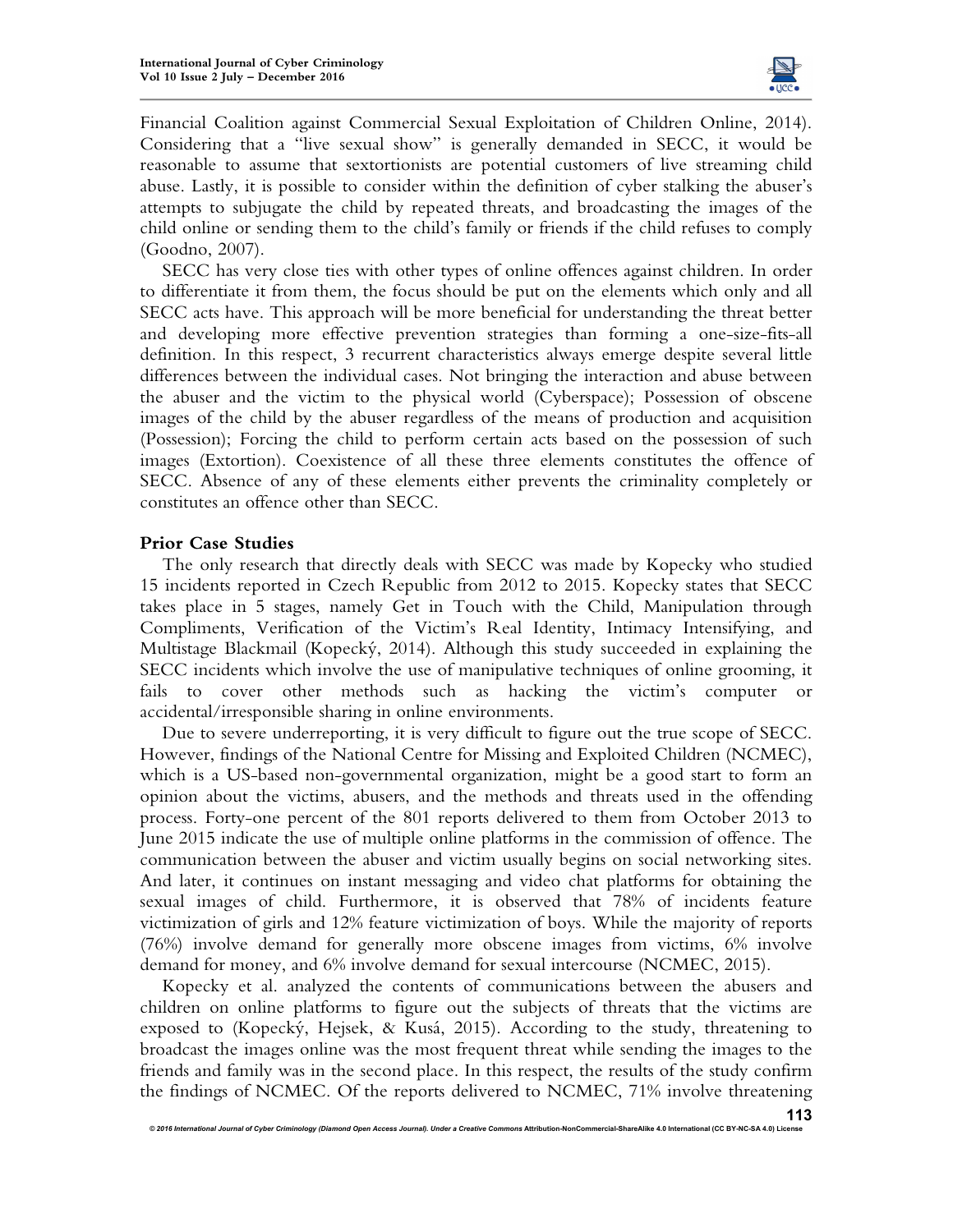to broadcast obscene images online, and 29% involve threatening to show the images to family members and friends.

A recent study published by US-based non-Governmental organization, Brookings Institution also confirms some of the findings by NCMEC and contribute additional information about offenders. Of all the sextortion cases, every single prosecuted perpetrator was male (Wittes, Poplin, Jurecic, & Spera, 2016). Although this study also covers offenders who target adult victims, anecdotal evidence support this finding for SECC as well. There hasn't been a known case of SECC in which a female offender is involved.

According to the NCMEC's study, the primary purpose of the abusers on SECC is to produce child abuse materials, while it is unclear whether the materials produced are solely for self-satisfaction or additionally used for commercial purposes. Kopecky believes that most abusers victimize children for self-satisfaction (Kopecky, personal communication, January 5, 2016) but commercial sexual extortion is also a known area of concern for law enforcement agencies (The European Financial Coalition against Commercial Sexual Exploitation of Children Online, 2014) Operation Strikeback, which was initiated after the suicide of a 17-year-old Scottish teenager named Daniel Perry, is a publicized example of commercial SECC. A gang of 58 Philippine citizens lured hundreds of victims to engage sexually explicit behaviors before webcam. After surreptitiously recording the chats, they threatened them by broadcasting their obscene images unless the gang members are paid 1000 dollars on average (UNODC, 2015). Most victims were middleaged males but minors like Daniel Perry were victimized as well. This sensational operation in April 2014 is also significant for pointing out the differences of sexual extortion targeting adults from SECC. SECC involves individual offenders making mostly sexual demands from minors. On the other hand, sexual extortion targeting adults majorly involve offenders acting under an organized criminal structure victimizing especially middle age males to make monetary demands (Trendmicro, 2015; Joyce, 2012). In this regard, sexual extortion of adults in cyberspace has closer ties with online dating romance scam than SECC (Whitty, 2015).

It's not also clear why most offenders prefer additional child abuse images from victims, instead of physical abuse. At first sight, the small percentage of sexual intercourse demands might be related to geographical proximity between the victim and abuser. A long distance to victim can prevent the SECC offender to become online groomer or rapist. However, all the subjects and their victims in Kopecky's study were located in Czech Republic and none of the offenders even attempted to physical abuse (Kopecky, personal communication, January 5, 2016).

## **Elements of Sexual Extortion of Children in Cyberspace**

Unlike Kopecky who studied how SECC takes place, the author will focus on the conditions that should be present to make SECC possible to be committed. As mentioned before, in doing so, it will be possible to differentiate SECC from other online threats to children. Furthermore, analyzing constituent elements of this offence will definitely help to understand specific attributes of the interaction between the victim and the abuser for each stage. Hopefully, developing more effective combating and prevention strategies will follow this comprehensive analysis.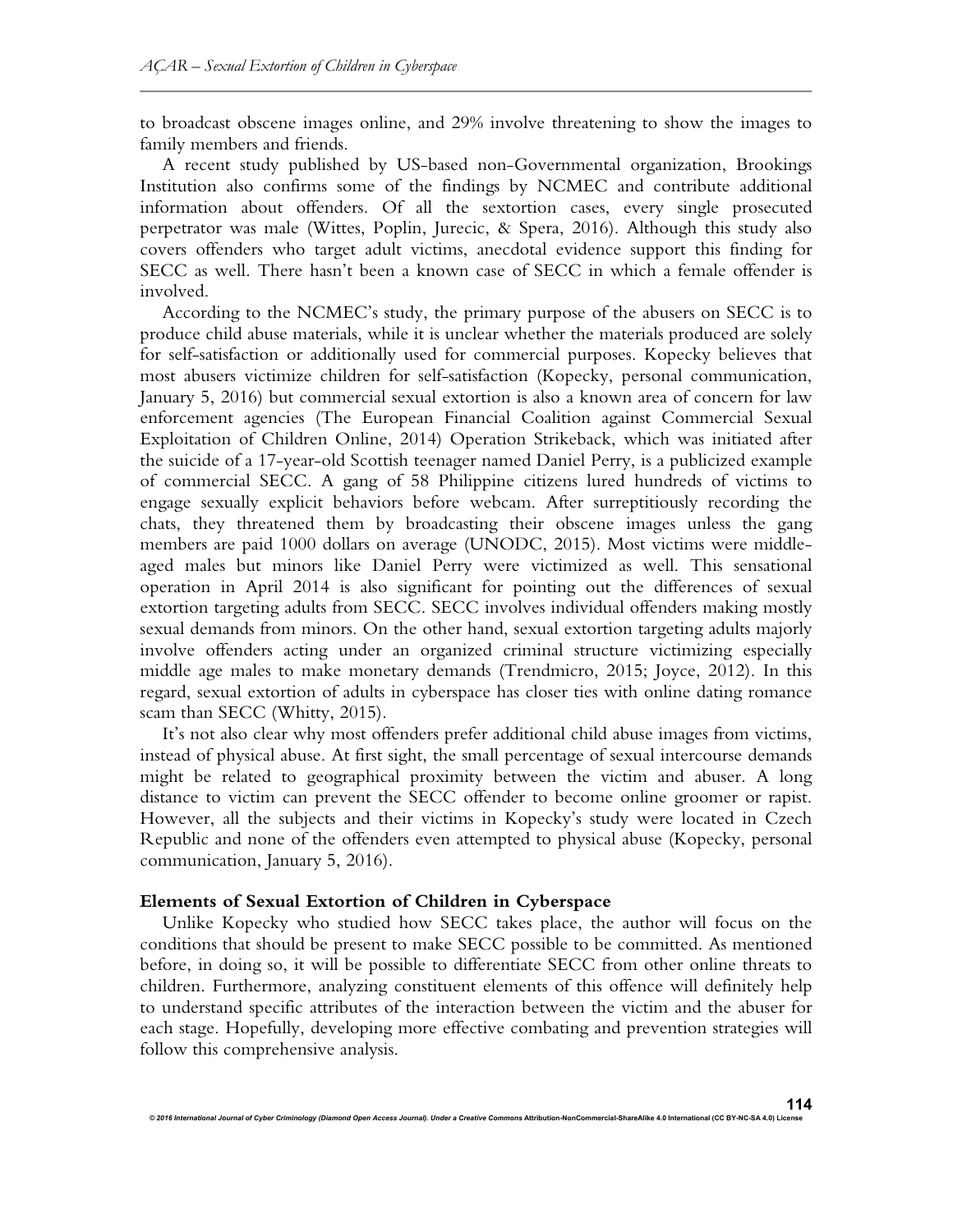

## *Cyberspace*

Although it seems so obvious for an online threat to children, cyberspace is the main element which differentiates SECC from online grooming. Therefore, it deserves short but concise mention. If abuser demands a physical meeting with victim in the extortion phase, this will transform the offence into online grooming. Unless such demand is carried out in an explicit or implicit way, the act remains within the boundaries of SECC.

## *Possession*

In conventional sexual extortion, abusers do not try to find a trump card that will ensure compliance of the victim. In superior - inferior and employer - job applicant relationships, the abuser sustains his threats with the advantage of career superiority that he already holds against the victim (Murr, 2005). In other words, the imbalance of power that is present from the beginning of the relationship is exploited by the offender. SECC lacks this kind of a power imbalance in the beginning of the relationship between the abuser and the child. On the contrary, it is fair to say that the child is more powerful in the beginning of the interaction. Because, the child does not become a victim of SECC unless his/her obscene images get into possession of the abuser, no matter how much time the child spends online and how many dangerous people he/she contacts.

The imbalance of power that is established by superiority of physical force in bullying and by anonymity of offender(s) and variability of attacks in cyber bullying (Butler, Kift, & Campbell, 2009), is established in SECC when child abuse materials are possessed by the abuser. Since the element of possession creates an imbalance of power between the parties and gives an incredible advantage to the abuser in reinforcing extortion threats, it can be easily considered the most critical element of SECC.

In addition, possession is the element that brings the sexuality to SECC. While the things that the abuser demands from the victim in conventional sexual extortion make the act sexual, the obscene nature of the child's images possessed by the abuser in SECC causes the offence to be a sexual one. In this respect, even if the abuser makes monetary demands from the child in the extortion phase, the sexuality of SECC does not change as long as the obscene images of victim are used as leverage.

The most frequent method of obtaining the materials in SECC is that the abuser establishes a relationship by gradually increasing the confidence of the child, and using this relationship to persuade him/her to perform obscene acts before webcam (The European Financial Coalition against Commercial Sexual Exploitation of Children Online, 2014). For this reason, various manipulation techniques used for influencing, persuading and directing the victim in the process of online grooming are heavily adopted by extortionists as well. In addition, it is frequently observed that abusers use methods of social engineering, which is also defined as hacking humans (Mann, 2012; Hadnagy, 2010), in order to engage the children in certain actions by manipulating psychological weaknesses of them. From 2011 to 2013, Jordan James Kirby obtained obscene photographs of women and young girls by introducing himself as the owner of a modeling agency on social media platforms. Kirby blackmailed victims by using the images sent by them in the hope of becoming a famous model. During the relationships, he also used his photographs that feature him posing with a great amount of money in order to convince his targets (FBI, 2015). Using the manipulative methods of social engineering and online grooming depends on specific characteristics of the abuser and the victim. Therefore, time period, form and intensity of such tactics widely varies between each case.

**nnal of Cyber Criminology (Diamond Open Access Journal). Under a Creative Commons Attribution-NonCommercial-ShareAlike 4.0 International (Cyber Criminology (Diamond). Unternational extensional (Diamond) extensional (Cybe**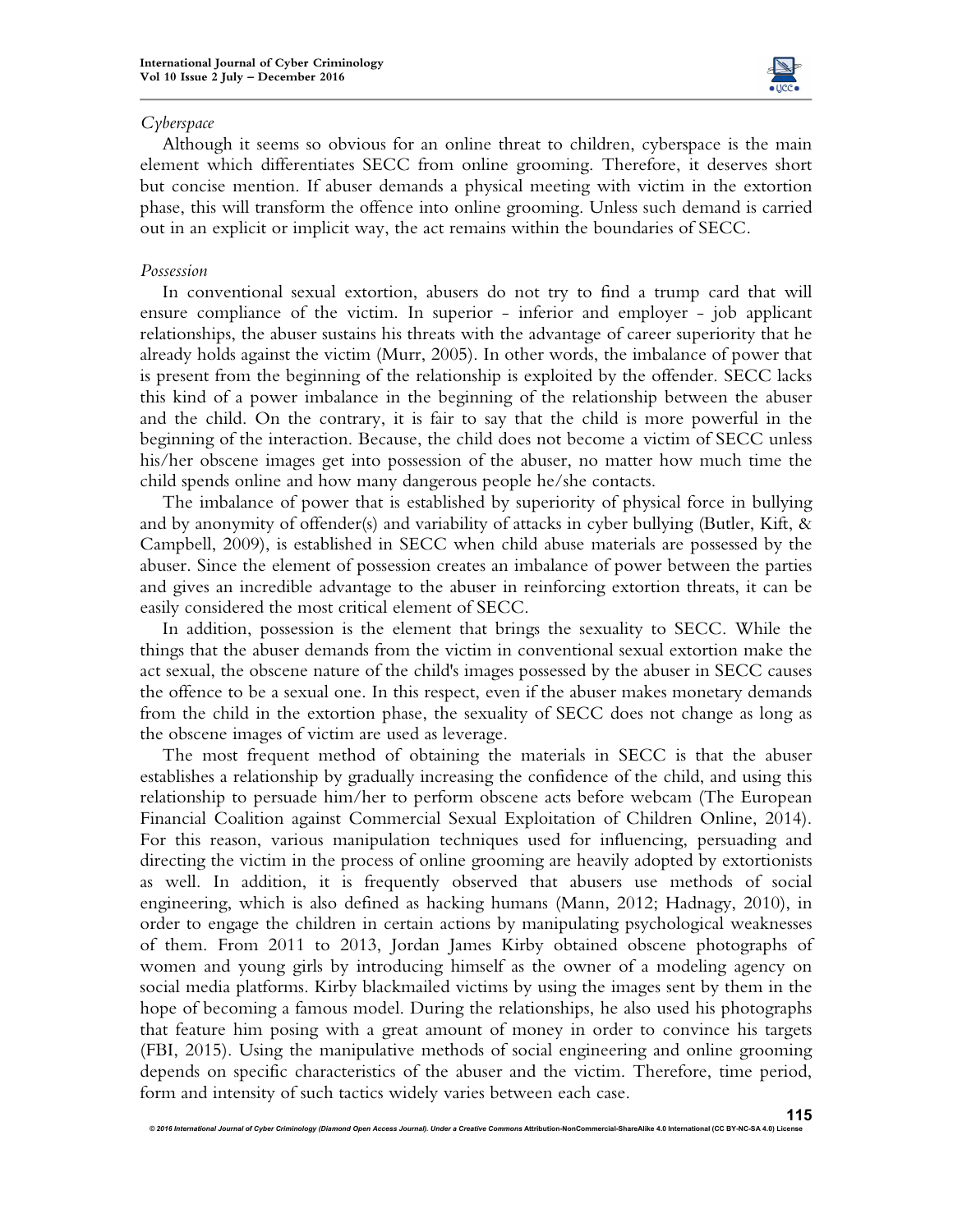Despite being used relatively less frequently, there are also other ways of possessing the obscene materials without earning the trust of the victim, or even without contacting him/her. Already willing to show and express themselves, young people tend to use the plenty of fast visual sharing possibilities irresponsibly, making themselves vulnerable to various online risks (Livingstone, 2008). In an exemplary case, a 16-year-old girl accidentally uploads to her social media profile an obscene photograph of her and deletes it in a short time, only to see that the photograph was downloaded by one of her schoolmates, who threatened her with broadcasting the photograph online unless the girl refuses to take more obscene photographs and send them to him (Wolak & Finkelhor, 2011). With the increasing ability of and incentive attitude towards uploading personal pictures to online environments, it is reasonable to expect that accidental/irresponsible sharing of youth will continue to be an important risk factor for SECC.

Lastly, it is also possible to obtain child abuse materials by hacking the information systems used by the child and taking over the control of cameras embedded in mobile or desktop devices. In 2010, US citizen Patrick Connolly was convicted of hacking into girls' computers and forced them into making pornographic materials of themselves (Edwards, 2010). However, it is observed that hacking is adopted exceptionally even though it is a more convenient way compared to unintentional uploads that require a plenty of luck to catch and time-consuming manipulation methods of online grooming and social engineering. Brookings Institution's paper also supports this anecdotal evidence. Hacking was only involved in nine percent of SECC cases. This can be attributed to abusers' lack of knowledge about information and communication systems compared to other cyber criminals.

#### *Extortion*

Extortion is made by using the methods of threat or intimidation to gain pecuniary or non-pecuniary benefit. Exposing embarrassing information was a method already used to make it easier to subjugate people before the digital age (Lindgren, 1993). Furthermore, many aspects of conventional extortion also apply to SECC. For instance, the fact that the cost of execution of the threat would be very low for the extortionist increases the credibility of threats significantly (Levmore & Porat, 2014). The possibility of easily and rapidly broadcasting the possessed materials online or sending them to the victim's close circle of friends and family without disclosing the true identity of the abuser enhances the influence of his/her threats. In addition, lack of communication between the past and potential victims causes uncertainty as to whether the abuser actually executes his threats to victims in case of non-compliance. A similar version of this uncertainty arises in conventional extortion as the number of victims increases (Konrad & Skaperdas, 1997).

At the stage of extortion, there is not any tool that can enable the victim to counteract the effective threats of the abuser. Even to neutralize or reverse the imbalance of power between him/her and the abuser is almost impossible. In the face of demands that are reinforced with threats that can be executed easily, but still are not certain to be carried out, the victim primarily has 3 options: Complying with the demands of the abuser, refusing to comply with the demands of the abuser and informing the family or official authorities, and refusing to comply with the demands of the abuser and not mentioning this matter to anyone.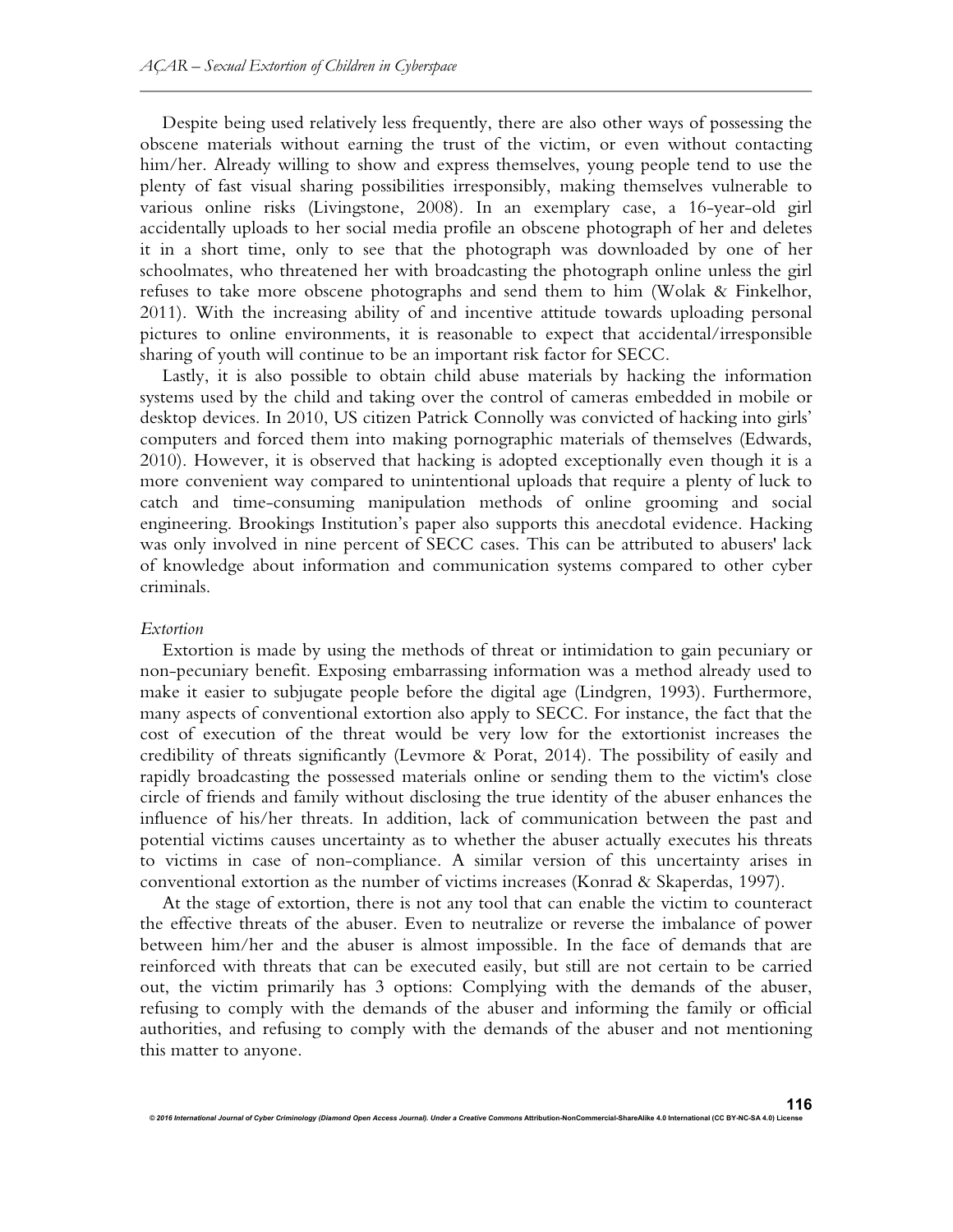

Complying with the demands of the abuser and refusing to comply with them and informing the family or official authorities are two closely related options. Child's compliance with the demands of the abuser is generally attributable to the fear of different types of bullying such as slut shaming for girls and gay-bashing for boys. This makes the secret relationship of abuse preferable to possible secondary victimizations in the social life of the child. In some cases, the extent of embarrassment and abasement that might arise from disclosure of images to the child's close circle disturbs the child so much and leaves him/her in such a sense of despair, acts of self-harm extending to suicide are observed (Rigby & Slee, 1999).

Ignoring the threats of the abuser, cutting all connections with him, and not telling the incident to anyone is another possible reaction of victims at the stage of extortion. In the incidents witnessed by the author, majority of victims resort to this option rather than compliance, self-harm, and informing the others. Whether the dominant psychological factor that directs children to act this way is ignorance, a sense of hope mixed with fear, or an unfounded courage is uncertain and needs to be studied. On the other hand, abusers generally start looking for their next victim instead of executing their threats, and keep the images of victims on their personal archives rather than spreading them, or sometimes share these images with other abusers (Kopecky, personal communication, January 5, 2016).

#### **Implications for Research and Practice**

As stated earlier, coexistence of 3 elements enables the commission of SECC. Disrupting only one of these elements creates an effective obstacle for abusers in the way of offending. Therefore, it is feasible and possible to develop specific prevention strategies and direct further research around each element.

#### *Cyberspace*

According to the routine activity theory, combination of motivated offenders with suitable targets in the absence of capable guardians gives rise to opportunities for offences (Cohen & Felson, 1979). Despite some views against applying this theory to cyber crime (Yar, 2005), it is considered that the theory might provide guidance in determining possible measures regarding the cyberspace element in development of strategies for prevention of SECC (Marcum, Higgins, & Ricketts, 2010). In this respect, prevention of the encounters between the potential abusers (motivated offenders) and children (suitable targets) by enhancing the effectiveness of the existing capable guardians in cyberspace or creating new capable guardians is the first thing that comes to mind. However, it is not that easy to get satisfying results in practice.

Currently, service providers (SPs) report a SECC incident on their platforms to relevant law enforcement units directly or indirectly. However, the fact that victimized children generally refrain from reporting to SPs for socio-psychological reasons and that third persons rarely witness the private communication between the victim and the abuser causes SECC to be underreported. Except for user reporting, the measures that can be taken by SPs for preventing SECC or making it more visible have a limited field of application and rate of success (Livingstone, Ólafsson, & Staksrud, 2011; Quayle & Taylor, 2011; Cano, Fernández, & Alani, 2014; Pendar, 2007).

Parents can be capable guardians on cyberspace by monitoring the online activities of their children through installing certain applications on connected devices of their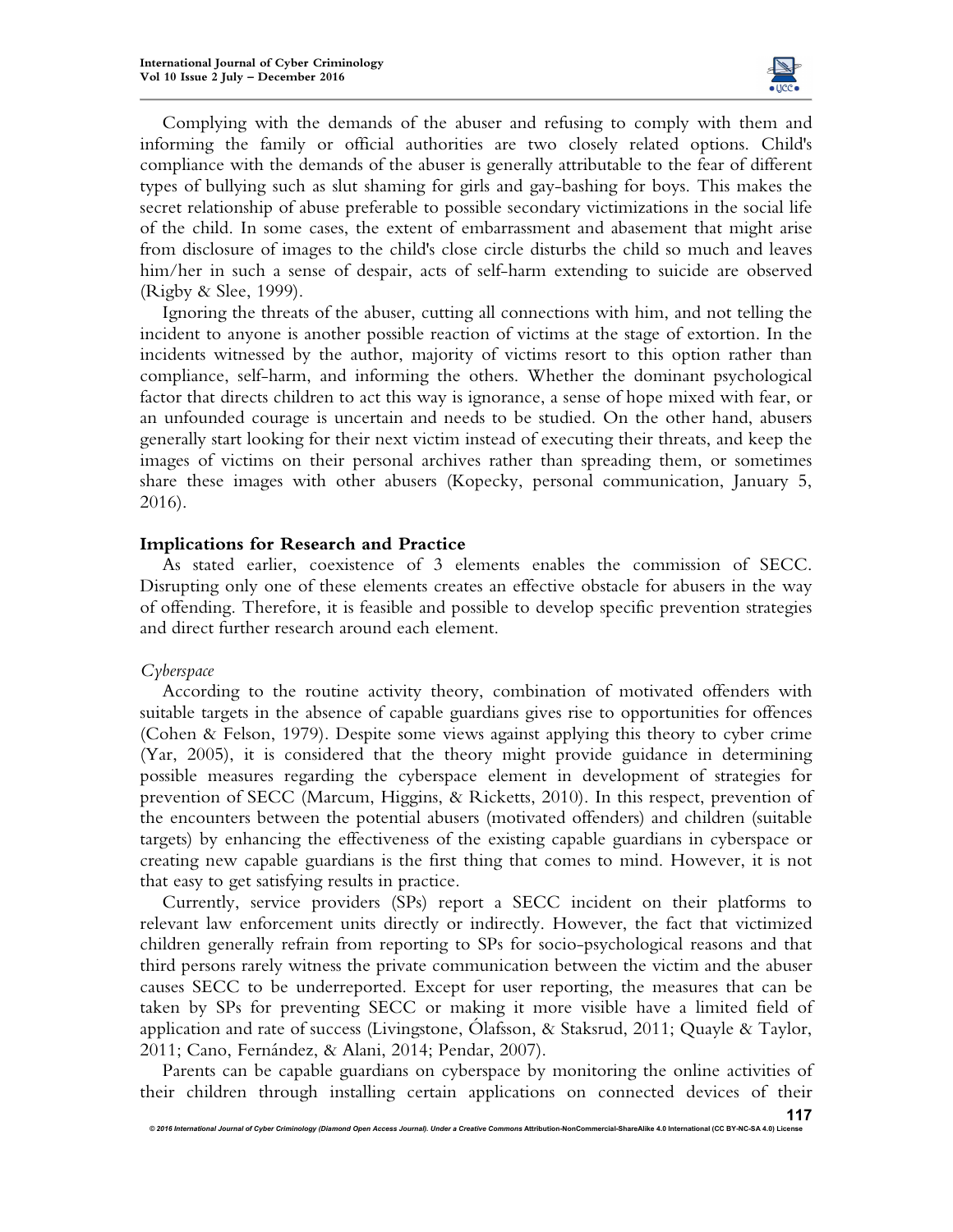children, thus identifying a threat when it arises (Dombrowski, LeMasney, Ahia, & Dickson, 2004). The applications and software called monitoring tools allow surveillance of children on both computers and mobile devices. However, effectiveness of these solutions is closely related to the knowledge of children on information and communication technologies. It also requires great deal of time and effort to track the daily online activities for parents. Consequently, it is considered that establishing a healthy communication channel with children, talking to them about the online threats that he/she may encounter, and creating a family environment where the child can tell his/her problems comfortably would be more helpful than the technological measures (Shin, 2015).

In cyberspace, law enforcement can assume the role of capable guardians to deter motivated offenders. Undercover agents may provide the information of an incident or possible abuser by sting operations (Wolak, Finkelhor, & Mitchell, 2009; Mitchell, Wolak, & Finkelhor, 2005). However, while the encounters between the victim and the abuser took place in a limited number of places such as chat rooms and a few popular instant messaging applications in the first years of the Internet, such encounters may now occur on hundreds of environments such as social media websites, gaming sites, and mobile applications. Conducting sting operations to deter motivated offenders in such an extensive domain requires a large amount of human resources and time. Considering that law enforcement resources are already insufficient even for the victim identification in child abuse materials, it does not seem suitable to allocate these limited resources to a preventive measure with little or no potential of success.

To sum it up, in the context of developing a crime prevention strategy, it is almost impossible to keep out children entirely from cyberspace and would do more harm than good even if it is done. On the other hand, keeping them clear of online threats with the efforts of service providers, parents and law enforcement requires constant attention, time and money, and does not guarantee success. For cyberspace element of SECC, it is not feasible to develop more effective preventive measures at the moment.

#### *Possession*

Compared to the possible measures of cyberspace element, enhancing the knowledge of children about the benefits and risks brought by cyberspace and thus, making them capable of protecting themselves is more feasible and less costly than keeping their devices and online activities constantly under control.

To emphasize again, the abuser's possession of the sexual images of a child constitutes the backbone of SECC. So much so that it is almost impossible for a child that does not produce his/her sexual images to be a victim of this offence. Therefore, raising the awareness of a child stands out for avoidance of future victimization. Thus, turning into a conscious user of the Internet and devices, the child would be aware of the possibility that any personal information and image that he/she shares online can be used maliciously. Law enforcement agencies in several countries are well aware of this fact, and have conducted raising awareness programs to prevent the online victimization of children.

In the safer surfing program organized by UK Metropolitan Police, there is an interactive part that involves an officer posing as a child, trying to arrange a meeting with the children on an online chat room (Davidson & Martellozzo, 2004). Again in the UK, the projects ThinkUKnow organized by Child Exploitation and Online Protection Centre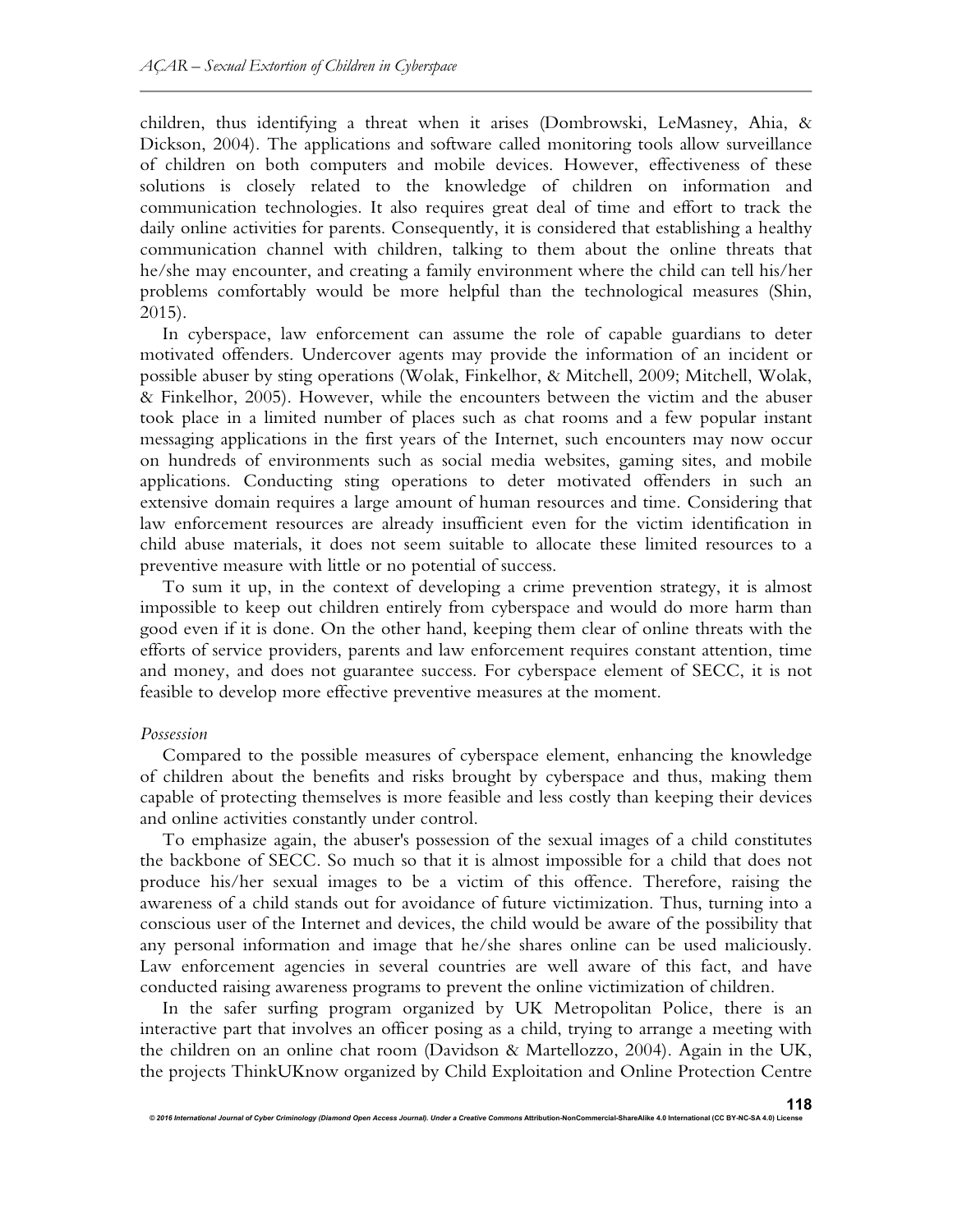

(CEOP), and "Getting to know IT all" conducted by Childnet International in collaboration with Virtual Global Taskforce, Microsoft and MSN also aimed to raise awareness on safe use of devices and the Internet among young people (Wishart, Andrews, & Yee, 2005; Davidson, Lorenz, Grove-Hills, & Martellozo, 2009). The program "keeping ourselves safe" conducted by the New Zealand police organization for an effective combat with sexual abuse of children was developed to cover safe use of devices and the Internet from the age of 8-10 (Briggs & Hawkins, 1994; Butterfield, 2002). Also, the NetSmartz initiative that is constituted by NCMEC, Internet Crimes against Children Task Force, and Boys and Girls of America in the United States developed special programs for 3 groups of children, younger elementary school children, older elementary school children and middle and high school students (Kerlikowske & Wilson, 2007). Apart from these publicized examples, awareness raising activities such as organizing seminars in schools, broadcasting public service announcements on mass media, distributing brochures on basic Internet security are carried out through regional or individual initiatives in many different countries.

Understandably, every country evaluates a needs analysis and prioritization based on their respective socio-demographic structure, education system, and the level of crime that is reflected to statistics or perceived by the society. Therefore, preparation and implementation processes of programs, identification of target groups, and the methods of transferring information to such groups vary among different countries, and even across a given country. However, as far as SECC is concerned, online environments, manipulative methods and threats that take part in the commission of offence are almost universal and independent of the geographical location of parties involved. This gives rise to the opinion that similar preventive measures can be developed in a global scale. Therefore, the pros and cons of the programs that have been carried out in different parts of the world, and the lessons learned about such programs regarding both the executives of such programs and children should be identified. Thus, standardized awareness-raising programs can be developed against SECC. With minor modifications, these programs can be integrated in socio-demographic structure of any country. In doing so, countries would be able to start implementing the standardized programs by adding some socio-cultural adaptations rather than designing awareness-raising campaigns from scratch. Considering the widelyaccepted importance of awareness-raising programs on cyber crimes, this type of global combating strategy can pioneer similar activities in other domains. This kind of standardization might be conducted simultaneously worldwide under the leadership of Interpol or United Nations, or it might be started with the initiative of a limited number of countries that are party to the European Council's Convention on Cybercrime.

## *Extortion*

If the child feels the social support he/she would receive when the offence is reported or the abuser executes his threat; that would outweigh the negative reactions, and the child would refuse to comply with the abuser more easily. It has been shown that young people get over bullying and other traumatic incidents with less psychological harm and experience milder effects of traumatic stress disorder in the presence of perceived or actual social support (Sapouna & Wolke, 2013; Rothon, Head, Klineberg, & Stansfeld, 2011; Haden, Scarpa, Jones, & Ollendick, 2007). For this reason, the positive perception that the family and the circle of friends would support the victim of SECC does not only relieve the symptoms of post-traumatic stress disorder after victimization but it also reduces the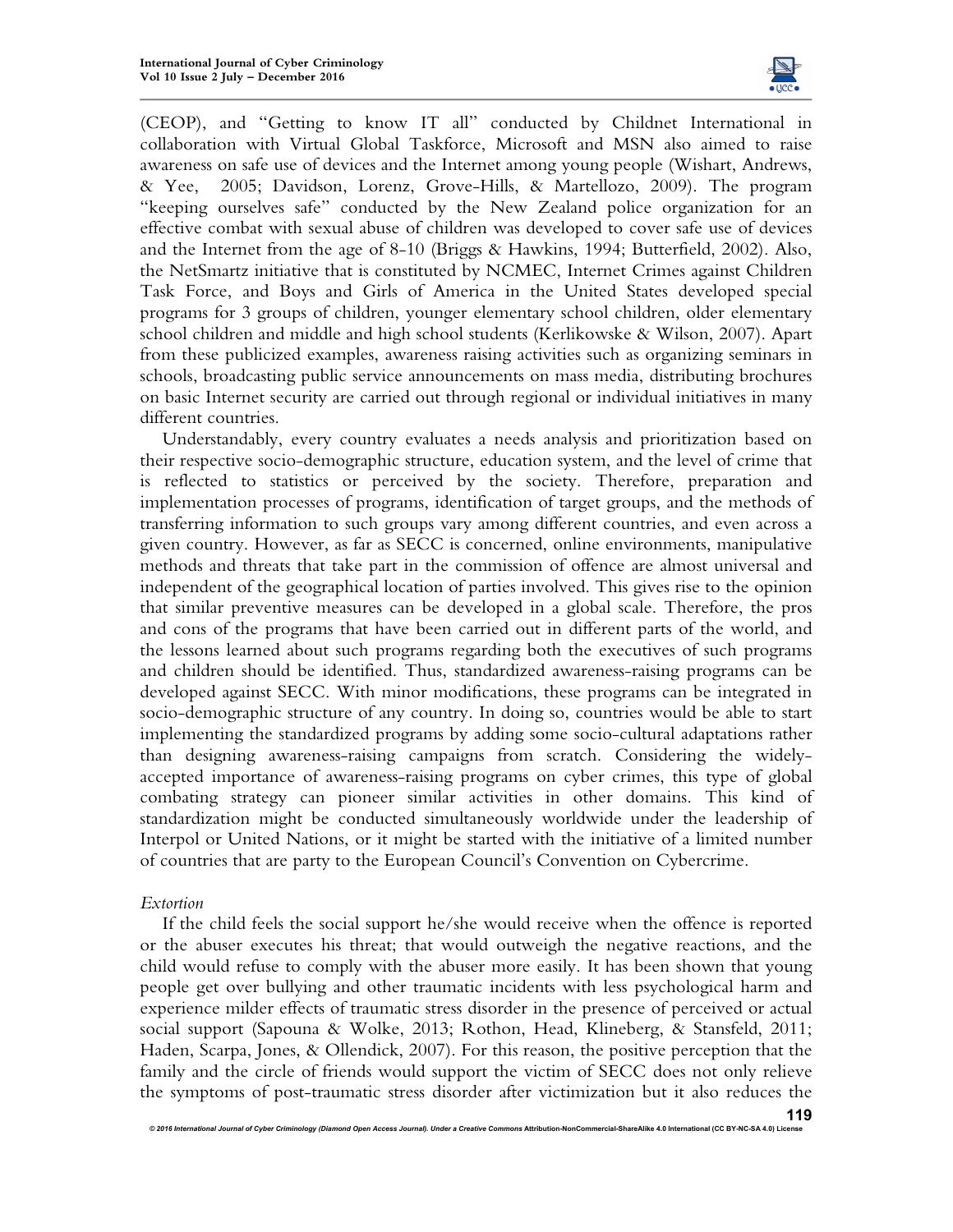perceived fear factor of the abuser's threats for the victim. Thus, fewer children will feel obliged to comply with the demands of the abusers.

In an interesting case witnessed by the author, an adult male introduces himself as a girl to a young boy, and makes him masturbate before the webcam. When the abuser blackmails the boy, he tells the incident to his elder brother who threatens to find and kill the abuser if he publishes the obscene images of his brother online. Given a taste of his own medicine, the abuser terminates his contact with the child and does not execute his threats. This incident, which can also be explained by the privileged position of boys in the Turkish social structure, is an exceptional example of the victim's neutralization of threats when he finds himself in a supportive environment. However, if it was a girl or a child with homosexual tendencies involved in a similar incident, the possibility of seeking help or getting support from the close circle would be significantly lower.

Making small modifications in the contents of preventive measures that are considered successful in fighting bullying, the message that child should be supported after victimization can be delivered in short term. In long term, developing socio-psychological dynamics to relieve the fear of children to experience a secondary victimization, establishing a more supportive social environment, and facilitating pursuit of professional, social and legal support might eliminate the imbalance of power at the stage of extortion significantly. Due to persistence of victim blaming in sexual offences for a long time, implementation of these suggestions which may look easy on paper should be extended over years and realized by an arduous process that requires a rigorous implementation.

Whether SECC is a new and specific type of online child sexual abuse or a small part of current offending is of great importance in developing tailor-made solutions. For this reason, detailed interviews with convicted offenders might present more reliable findings on how decision-making process of offenders works at this stage. Demanding additional child abuse material instead of an actual physical abuse, even in case of close distance to victim, needs to be studied in particular. The abuser might demand extra "shows" from victim since the live interaction between each other is less risky or sexually more stimulating than physical abuse. Alternatively, it is possible that total control over victim makes the abuser feel psychologically superior and this feeling of superiority might satisfy him/her so much that physical sexual abuse becomes needless or undesirable.

Another area that also needs special attention is why abusers rarely executes their threats and usually moves to next victim. It is important to know whether offenders consider their threats intimidating or bluffs. Possibly, abusers opt to abandon executing the threat after analyzing the cost and benefit of the action (Shavell, 1993). Publishing the images of the child online or sending them to the family or friends of the child would pose the risk of making his anonymous activities noticeable to law enforcement, thereby increasing the cost of execution of the threat. Except for psychological reasons such as holding a grudge against the victim or taking pleasure in harassing him/her, the abuser does not benefit from executing his threat. Refusal of compliance indicates that the victim does not acknowledge the power of the abuser. Execution of the threat would not restore the imbalance of power in favor of the abuser that was balanced upon child's refusal to comply and so it would not cause the child to submit to the abuser. From the perspective of the abuser, since execution would not bring a power similar to the one he gained after possession of obscene materials, execution of the threat might become completely futile.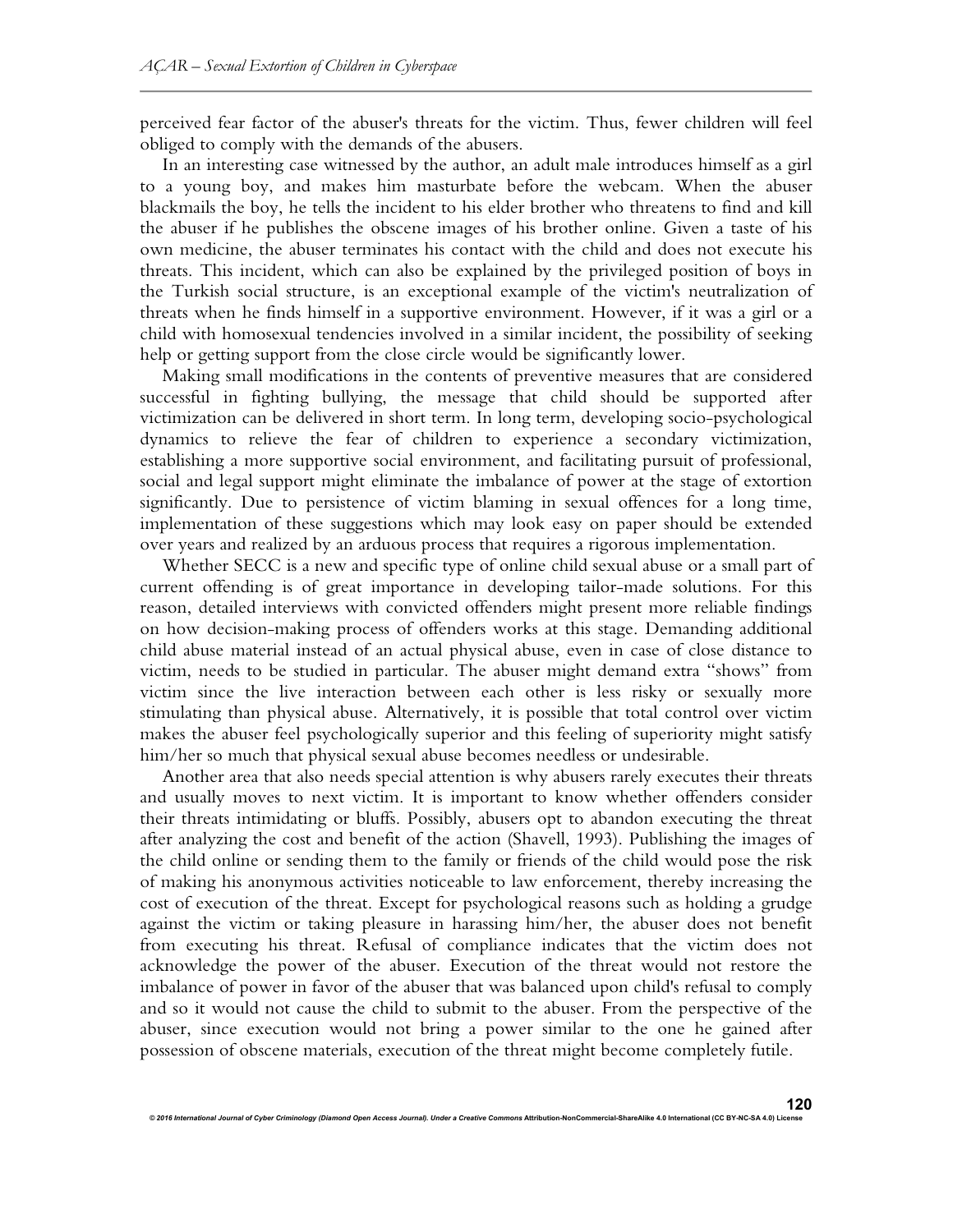

It is also observed that some abusers victimize hundreds of children. Therefore, the forensic examination of these prolific offenders' conversations with victims might give a comprehensive account of why some children comply with the demands and others do not. Anecdotal evidence suggests that refusal of the child to comply with the threats of the abuser can be considered a passive but effective method. Nevertheless, extra care must be taken for policymaking based on similar results. If future studies confirm the best option for the victim is "do not comply, terminate contact and forget about it", it might give rise to unintentional but harmful outcomes in the long run in combating this offence. Above all, this suggestion would make an already underreported offence even less visible. Abusers would run a much smaller risk of being caught even if they target more children in the end. Additionally, abusers will definitely adopt their modus operandi in regard to general behavioral change of possible victims. They might start executing their threats against some of the children for the sake of earning reputation in order to increase the perceived power and intimidation of their threats. Consequently, it is crucial to understand the dynamic nature between abuser and victim before considering any change on policy making.

## **Conclusion**

Previously defined as a superior or an employer making sexual demands from employees or candidate employees by career-related threats, the concept of sexual extortion has gained a new definition and form with the Internet and become one of the primary methods of sexual abuse of children in cyberspace. Fundamentally, Sexual Extortion of Children in Cyberspace (SECC) is based on the acts of an abuser to demand benefits from a victimized child with the threat of publishing obscene visual materials of the child online or sending them to the family or friends of the child. Although it is closely related to child pornography, self-produced child pornography, sexting, online grooming and online harassment, SECC has its own distinctive characteristics.

The distinctive characteristics can be called cyberspace, possession, and extortion, and SECC occurs when all of them are present. What is meant by cyberspace is that the communication between the parties and the abuse take place in cyberspace and are not brought to physical environment. The element of possession represents the abuser's acquisition of obscene visual materials of the child. While the imbalance of power in conventional sexual extortion is already present between the victim and the extortionist, it emerges only when the abuser gains the possession of obscene images of the child in SECC. Moreover, while what makes the offence sexual in conventional sexual extortion is the abuser's demands, it is the content of the child's images in SECC. The most important element of SECC, possession is generally ensured by using manipulative communication techniques of online grooming and persuading the child to produce obscene materials. Albeit infrequently, images that are accidentally/irresponsibly uploaded by the child, or that are obtained by hacking the computer/account of the child might also be used. In the stage of extortion, abuser influences the child to do certain actions primarily by threatening to send the obscene materials in his possession to the family or friends of the child. Usually, the demands are of sexual nature such as masturbating or undressing. However, except for physical meeting, monetary or other demands might be made at this stage.

Prevention strategies and further research for SECC can be classified, evaluated and developed around the constituent elements of this offence. Regarding cyberspace,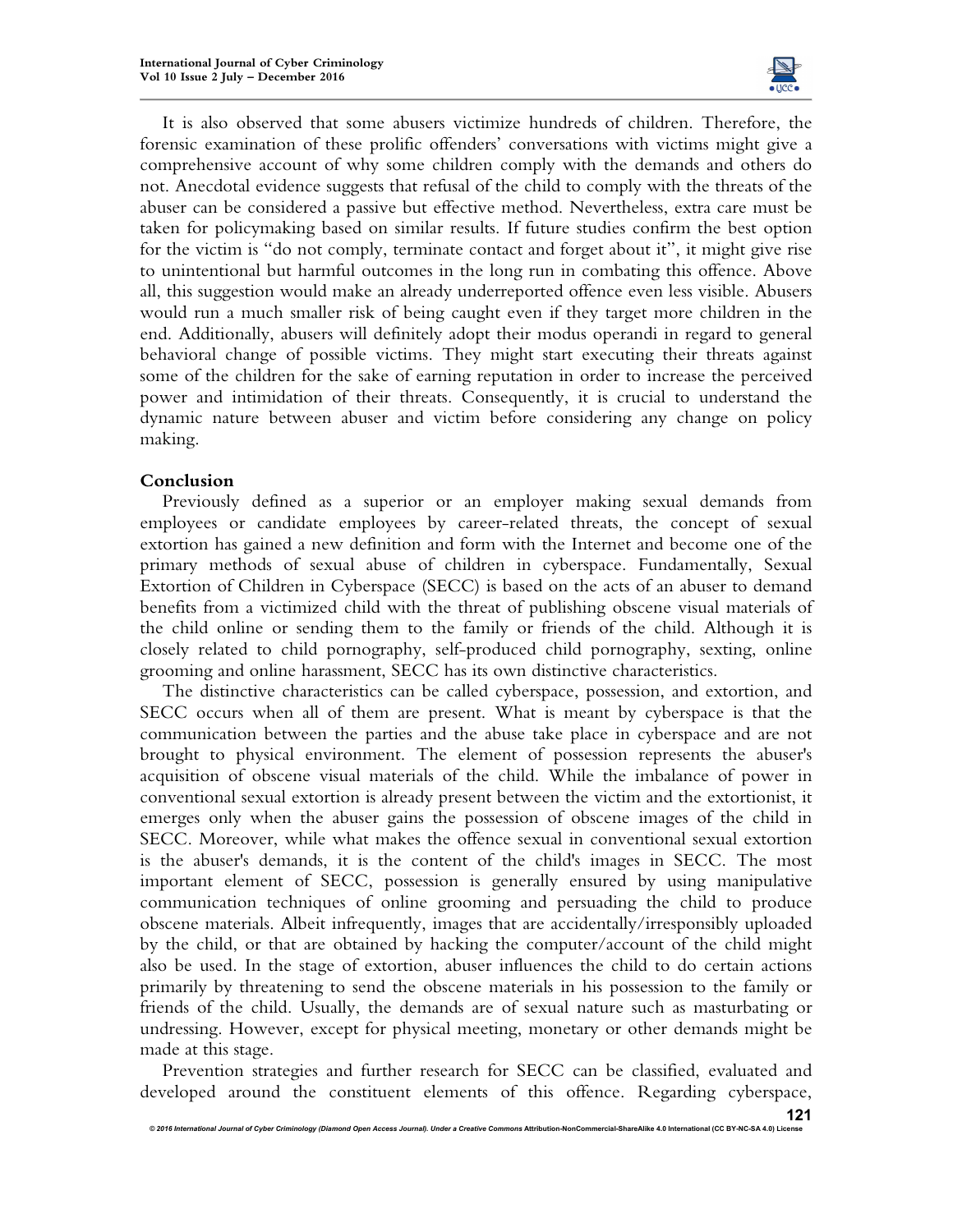preventive measures require excessive and constant allocation of money, time, and labor by service providers, parents, and law enforcement. They have a limited field of application and a low chance of success, especially compared to their costs. In addition, no matter how many risky friendships a child may engage in online, he/she will not be a victim of SECC unless his/her sexual images are possessed by an abuser. In this respect, raising awareness among children for safe Internet and device use would be less costly and more effective than preventive measures that might be introduced with regard to the cyberspace. Since the SECC is almost not influenced at all by geographical locations of the abuser and the victim, and the socio-cultural structures that they are subject to; it seems possible to create a common global standard on awareness-raising programs for prevention of possession. At the stage of extortion, the balance of power is already disturbed in favor of the abuser, and the child has little chance to neutralize or reverse the resulting imbalance. The potential reaction from the family and friends in the event of abuser's execution of his threats causes the child to be overwhelmed by an intensive sense of embarrassment and despair, and eventually to comply with the demands of the abuser. In this respect, society should be supportive in order to reduce the fear of the child to suffer secondary victimization. In short term, by small modifications to anti-bullying programs, a victim of SECC can be prevented from becoming a victim of bullying as well. In long term, strategies extended over years should be developed to change for the better the society's established perception and attitudes towards victimized children.

The fact that abusers and victims are scattered to a lot of countries and the offences are underreported constitutes a negative impact on measurements and assessments of SECC in scientific terms. As a result, there needs further research on the behavior patterns of offenders and victims. Demanding additional child abuse material instead of an actual physical abuse, even in case of close distance to victim, needs to be studied in particular. Additionally, why some children comply with the demands of abuser and others do not is another important area of concern. It is hoped that assumptions on SECC based on personal experiences and publicized examples will be tested by comprehensive interviews with convicted offenders of SECC, and examination the digital evidences of communication with victims.

## **References**

- Baker, C. N. (1994). Sexual Extortion: Criminalizing Quid Pro Quo Sexual Harassment. *Law & Ineq*., *13*, 213.
- Briggs, F., & Hawkins, R. M. (1994). Follow-up data on the effectiveness of New Zealand's national school based child protection program. *Child abuse & neglect*, *18*(8), 635-643.
- Butler, D., Kift, S., & Campbell, M. (2009). Cyber bullying in schools and the law: Is there an effective means of addressing the power imbalance. *eLaw J.*, *16*, 84.
- Butterfield, L. (2002). NetSafe: the New Zealand model for Internet (ICT) safety education. Retrieved from http://workspace.unpan.org/sites/internet/documents/S6NZ02%20NetSafe%20 %20The%20New%20Zealand%20Model%20for%20Internet%20(ICT)%20Safety %20Education.pdf.
- Cano, A. E., Fernandez, M., & Alani, H. (2014, November). Detecting Child Grooming Behaviour Patterns on Social Media. In *International Conference on*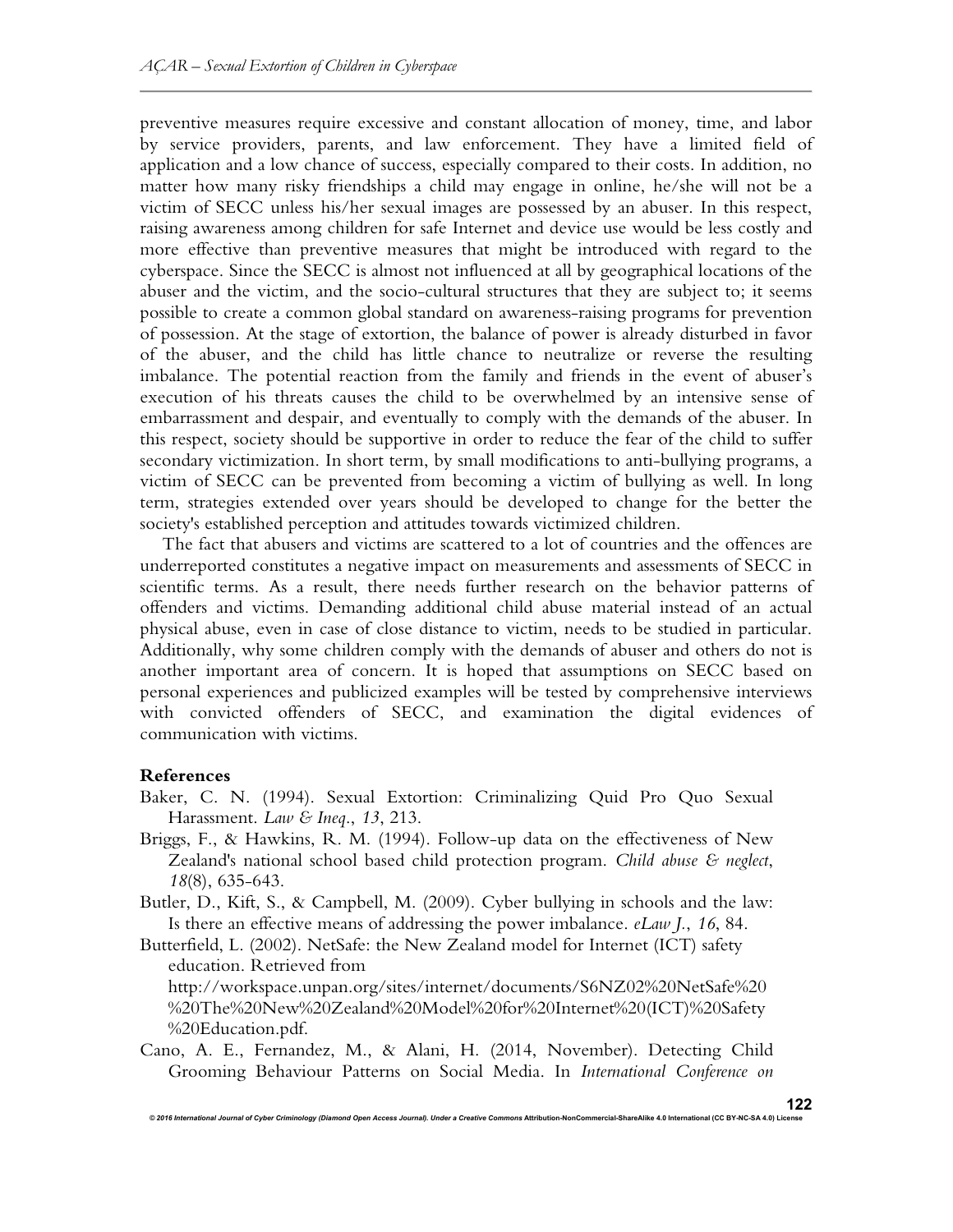

*Social Informatics* (pp. 412-427). Springer International Publishing.

- Cohen, L. E., & Felson, M. (1979). Social change and crime rate trends: A routine activity approach. *American sociological review*, *44* (August), 588-608.
- Cole, H., & Griffiths, M. D. (2007). Social interactions in massively multiplayer online role-playing gamers. *CyberPsychology & Behavior*, *10*(4), 575-583.
- Davidson, J. C., & Martellozzo, E. (2004). Educating children about sexual abuse and evaluating the Metropolitan Police Safer Surfing Programme. (Project Report) London, U.K. : Metropolitan Police.
- Davidson, J., Martellozzo, E., & Lorenz, M. (2009). Evaluation of CEOP ThinkUKnow internet safety programme and exploration of young people's internet safety knowledge. Other. Centre for Abuse & Trauma Studies and Kingston University. Retrieved from http://www.cats-

rp.org.uk/pdf%20files/Internet%20safety%20report%204-2010.pdf.

- Dombrowski, S. C., LeMasney, J. W., Ahia, C. E., & Dickson, S. A. (2004). Protecting Children From Online Sexual Predators: Technological, Psychoeducational, and Legal Considerations. *Professional Psychology: Research and Practice*, *35*(1), 65.
- Edwards, A. (2010, June 18). *Judge calls child exploiter a 'narcissistic demon,' hands down 30-year sentence.* Retrieved from http://articles.orlandosentinel.com/2010-06- 18/news/os-orlando-child-exploitation-20100618\_1\_sentence-patrick-connollyvictims-lives.
- Ellison, N. B. (2007). Social network sites: Definition, history, and scholarship. *Journal of Computer*‐*Mediated Communication*, *13*(1), 210-230.
- Europol. (2015). *The Internet Organised Crime Threat Assessment (IOCTA) 2015*. Retrieved from

https://www.europol.europa.eu/sites/default/files/publications/europol\_iocta\_w eb\_2015.pdf

- Goodno, N. (2007). Cyberstalking, a new crime: Evaluating the effectiveness of current state and federal laws. *Missouri Law Review*, *72*.
- Haden, S. C., Scarpa, A., Jones, R. T., & Ollendick, T. H. (2007). Posttraumatic stress disorder symptoms and injury: The moderating role of perceived social support and coping for young adults. *Personality and Individual Differences*, *42*(7), 1187-1198.
- Hadnagy, C. (2010). *Social engineering: The art of human hacking*. John Wiley & Sons.
- Interagency Working Group. (2016). *Terminology Guidelines for the Protection of Children from Sexual Exploitation and Sexual Abuse.* Retrieved from www.interpol.int/Media/Files/News-Media-releases/2016/Terminology-Guidelines.
- Joyce, M. (2012). Video Chat Extortion and Sexual Abuse. 형사정책연구소식, *122*(단일호), 20-32.
- Kerlikowske, R. G., & Wilson, M. (2007). NetSmartz: a comprehensive approach to internet safety and awareness. *Police Chief*, *74*(4), 46.
- Konrad, K. A., & Skaperdas, S. (1997). Credible threats in extortion. *Journal of Economic Behavior & Organization*, *33*(1), 23-39.
- Kopecký, K., Hejsek, L., Kusá, J., Marešová, H., & Řeřichová, V. (2015). Specifics of children communication and online aggressors within the online assaults on

 $@$  2016 International Journal of Cyber Criminology (Diamond Open Access Journal). Under a Creative Co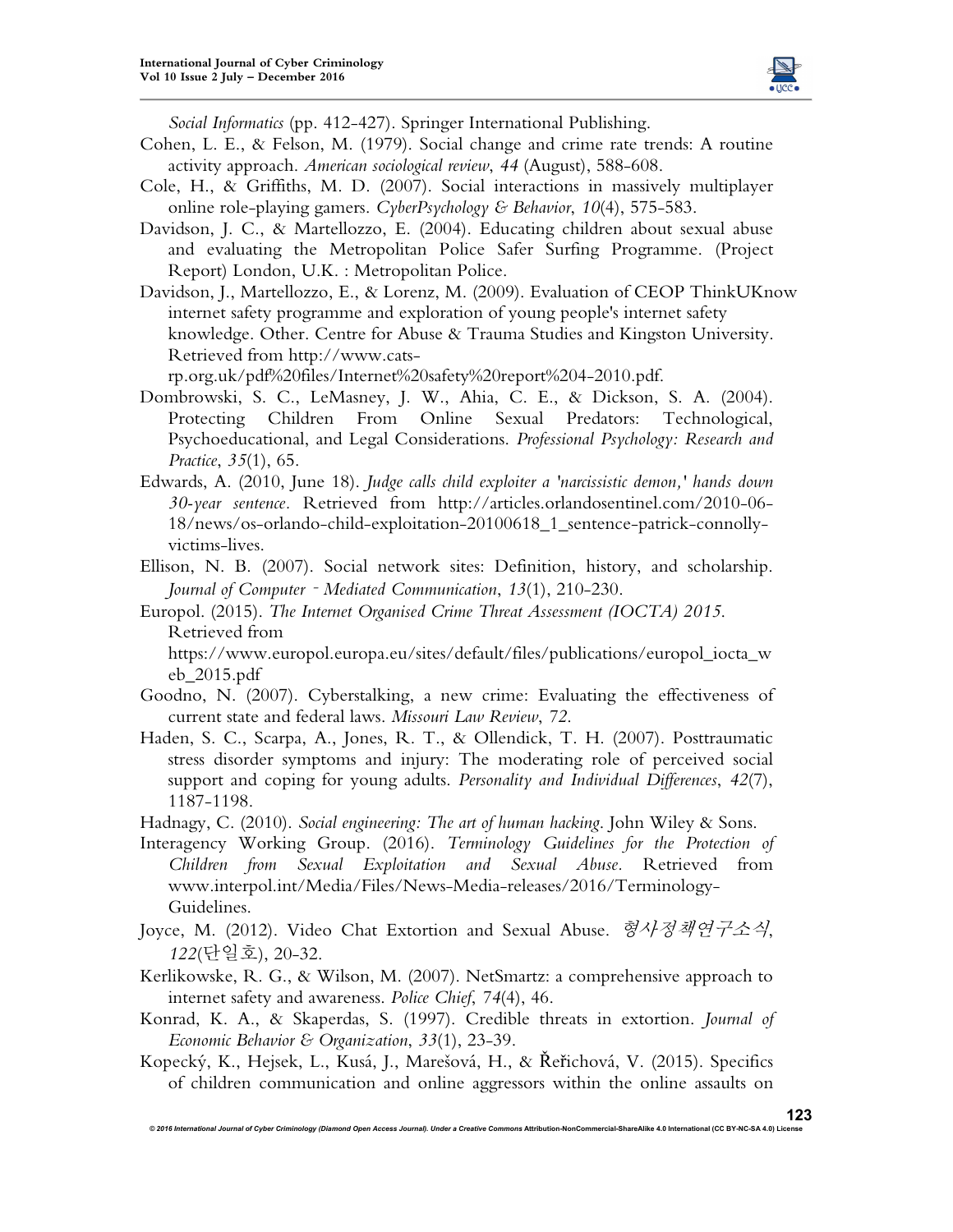children (analysis of selected utterances). In *SGEM2015 Conference Proceedings* (pp. 195-202).

- Kopecký, K. (2014). Stručný úvod do problematiky online vydírání českých dětí se zaměřením na tzv. sextortion. *Pediatrie pro Praxi*, *15*(6), 352-354.
- Krone, T. (2004). *A typology of online child pornography offending*. Canberra, Australia: Australian Institute of Criminology.
- Leary, M. G. (2009). Sexting or Self-Produced Child-Pornography-The Dialog Continues-Structured Prosecutorial Discretion within a Multidisciplinary Response. *Va. J. Soc. Pol'y & L.*, *17*, 486.
- Lenhart, A., Purcell, K., Smith, A., & Zickuhr, K. (2010). Social Media & Mobile Internet Use among Teens and Young Adults. Millennials. *Pew internet & American life project*.
- Levmore, S., & Porat, A. (2014). Credible threats. Coase-Sandor Working Paper Series in Law and Economics. Retrieved from http://chicagounbound.uchicago.edu/cgi/viewcontent.cgi?article=2378&contex t=law\_and\_economics.
- Lindgren, J. (1993). The theory, history, and practice of the bribery-extortion distinction. *University of Pennsylvania Law Review*, *141*(5), 1695-1740.
- Livingstone, S. (2008). Taking risky opportunities in youthful content creation: teenagers' use of social networking sites for intimacy, privacy and self-expression. *New media & society*, *10*(3), 393-411.
- Livingstone, S., & Smith, P. K. (2014). Annual research review: Harms experienced by child users of online and mobile technologies: The nature, prevalence and management of sexual and aggressive risks in the digital age. *Journal of child psychology and psychiatry*, *55*(6), 635-654.
- Livingstone, S., Ólafsson, K., & Staksrud, E. (2011). Social networking, age and privacy. EU Kids Online, London, UK. Retrieved from http://eprints.lse.ac.uk/35849/1/Social%20networking%2C%20age%20and%20p rivacy%20%28LSERO.pdf.
- Madden, M., Lenhart, A., Duggan, M., Cortesi, S., & Gasser, U. (2013). *Teens and technology 2013*. Washington, DC: Pew Internet & American Life Project.
- Mann, M. I. (2012). *Hacking the human: social engineering techniques and security countermeasures*. Gower Publishing, Ltd.
- Marcum, C. D., Higgins, G. E., & Ricketts, M. (2010). Assessing sex experiences of online victimization: An examination of adolescent online behaviors using routine activity theory. *Criminal justice review*. 35(4), 412-437.
- Mitchell, K. J., Wolak, J., & Finkelhor, D. (2005). Police posing as juveniles online to catch sex offenders: Is it working?. *Sexual Abuse: A Journal of Research and Treatment*, *17*(3), 241-267.
- Murr, H. S. (2005). Continuing Expansive Pressure to Hold Employers Strictly Liable for Supervisory Sexual Extortion: An Alternative Approach Based on Reasonableness, The. *UC Davis L. Rev.*, *39*, 529.
- O'Connell, R. (2003). A typology of child cybersexploitation and online grooming practices. Retrieved from http://image.guardian.co.uk/sysfiles/Society/documents/2003/07/17/Groomingreport.pdf.
- Pendar, N. (2007, September). Toward Spotting the Pedophile Telling victim from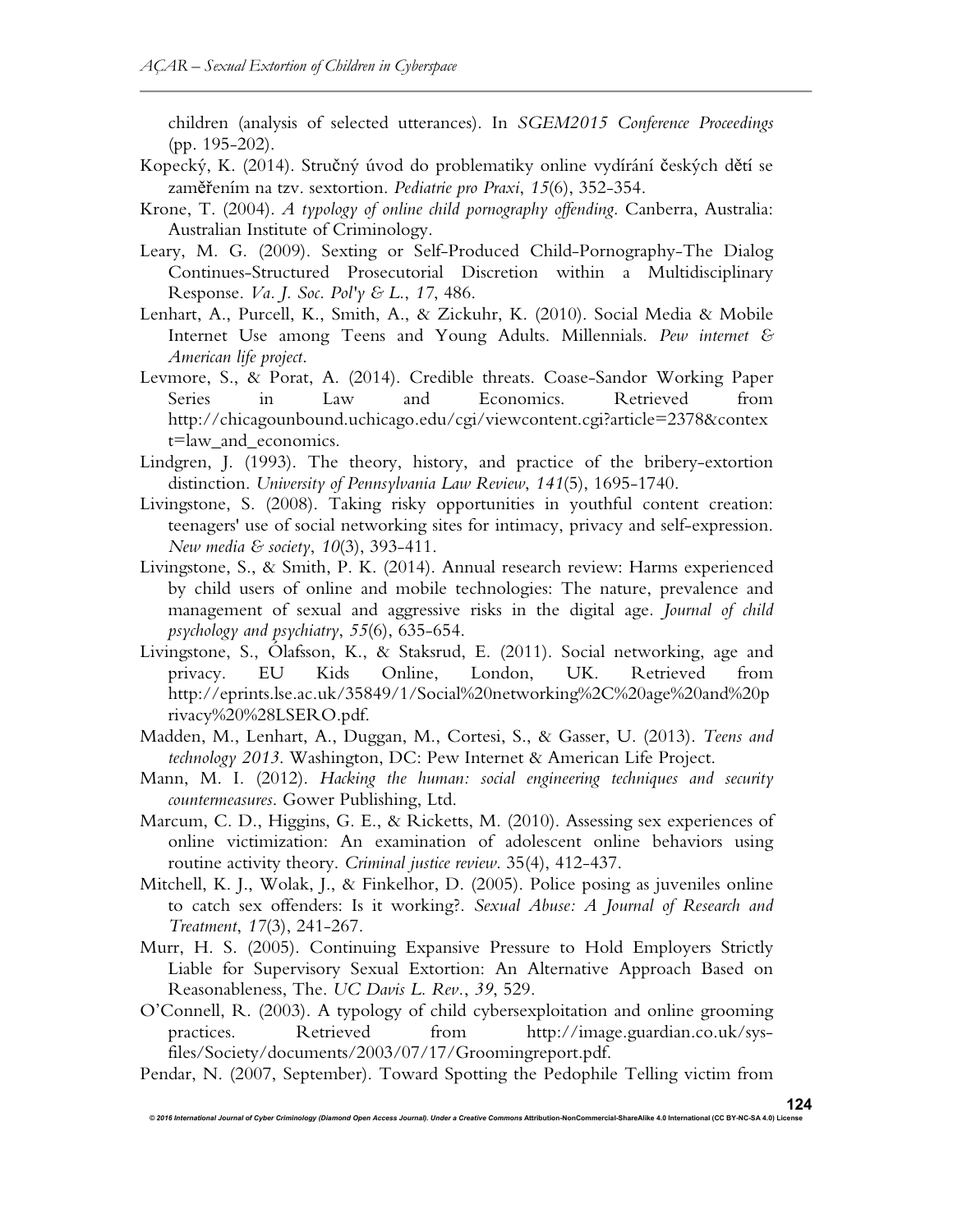

predator in text chats. In *ICSC* (Vol. 7, pp. 235-241).

- Peris, R., Gimeno, M. A., Pinazo, D., Ortet, G., Carrero, V., Sanchiz, M., & Ibanez, I. (2002). Online chat rooms: Virtual spaces of interaction for socially oriented people. *CyberPsychology & Behavior*, *5*(1), 43-51.
- Quayle, E., & Taylor, M. (2011). Social networking as a nexus for engagement and exploitation of young people. *Information Security Technical Report*, *16*(2), 44-50.
- Rigby, K., & Slee, P. (1999). Suicidal ideation among adolescent school children, involvement in bully—victim problems, and perceived social support. *Suicide and life-threatening behavior*, *29*(2), 119-130.
- Roeffen, C. (2015). Mobile dating: Romance is just a swipe away Tinders' Romantic and sexual interactions. Utrecht Faculty of Humanities Theses (Premaster **project**). Retrieved from http://dspace.library.uu.nl/bitstream/handle/1874/320142/BA- %20werkstuk%20Caro%20Roeffen%204127994%20Augustus%202014.pdf?seque nce=2.
- Rothon, C., Head, J., Klineberg, E., & Stansfeld, S. (2011). Can social support protect bullied adolescents from adverse outcomes? A prospective study on the effects of bullying on the educational achievement and mental health of adolescents at secondary schools in East London. *Journal of adolescence*, *34*(3), 579- 588.
- Sapouna, M., & Wolke, D. (2013). Resilience to bullying victimization: The role of individual, family and peer characteristics. *Child abuse & neglect*, *37*(11), 997- 1006.
- Shavell, S. (1993). An economic analysis of threats and their illegality: Blackmail, extortion, and robbery. *University of Pennsylvania Law Review*, *141*(5), 1877-1903.
- Shin, W. (2015). Parental socialization of children's Internet use: A qualitative approach. *New media & society*, *17*(5), 649-665.
- Siegle, D. (2010). Cyberbullying and Sexting: Technology Abuses of the 21st Century. *Gifted child today*, *33*(2), 14.
- Taylor, M., & Quayle, E. (2003). *Child pornography: An internet crime*. Brunner-Routledge, Hove.
- The European Financial Coalition against Commercial Sexual Exploitation of Children Online. (2014). *Strategic Assessment of Commercial Sexual Exploitation of Children* **Children** *Online*. Retrieved **from** https://www.europol.europa.eu/sites/default/files/publications/efc\_strategic\_asse ssment\_2014.pdf.
- The National Center for Missing and Exploited Children. (2015). *Sextortion*. Retrieved from http://www.missingkids.com/Sextortion.
- Trendmicro. (2015). *Sextortion in the far east*. Retrieved from http://www.trendmicro.com.ru/cloud-content/us/pdfs/securityintelligence/white-papers/wp-sextortion-in-the-far-east.pdf.
- United Nations Office on Drug and Crime. (2015). *Operation Strikeback*. Retrieved from http://www.unodc.org/cld/case-lawdoc/cybercrimecrimetype/phl/operation\_strikeback.html.
- U.S. Federal Bureau of Investigation. (2015). *Facebook Predator Sentenced to 29 Years in Prison in for Child Pornography and Sexual Extortion Offenses* [Press Release]. Retrieved from https://www.fbi.gov/sacramento/press-releases/2015/facebook-

 $@$  2016 International Journal of Cyber Criminology (Diamond Open Access Journal). Under a Creative Con